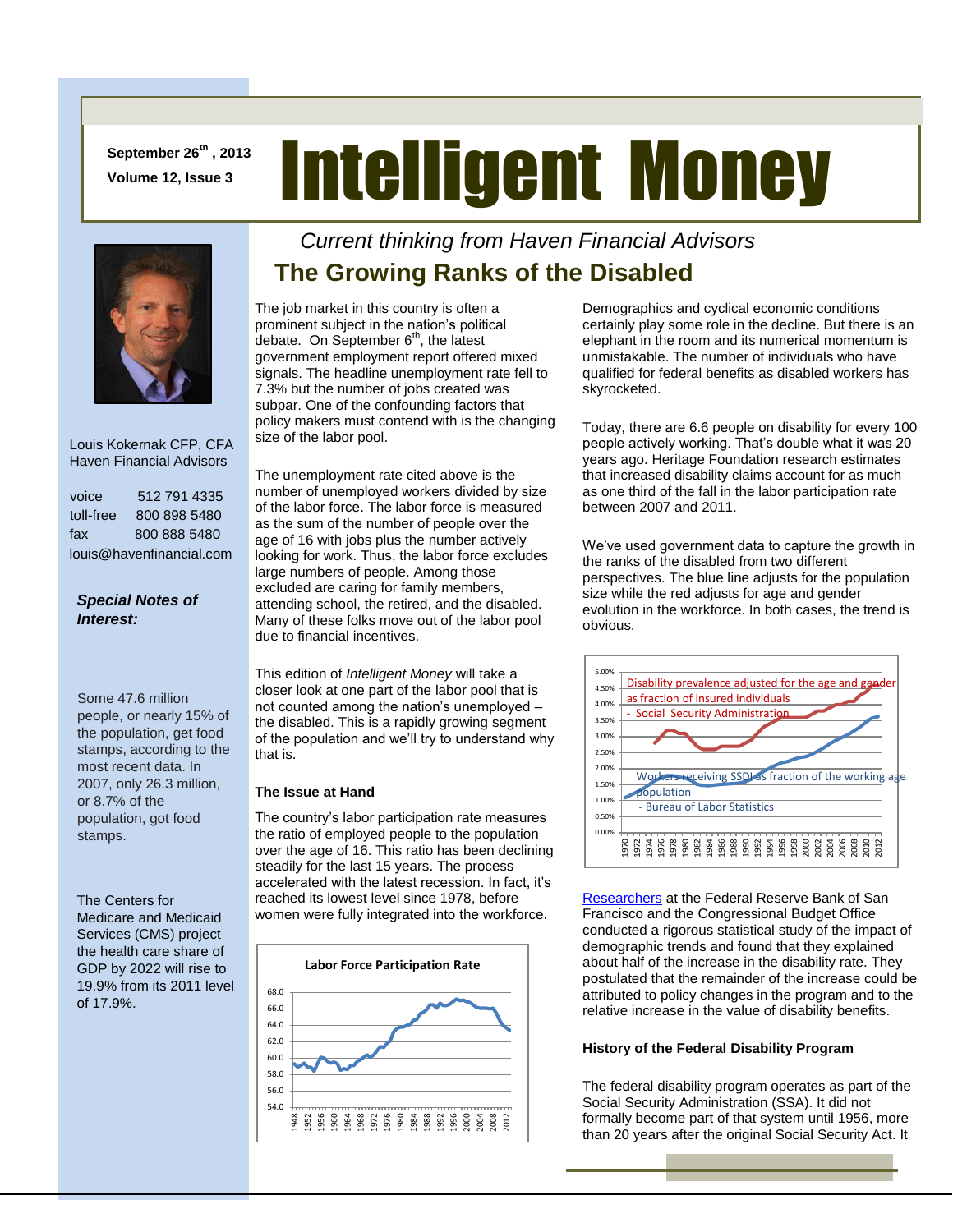## Intelligent Money



became known as the Social Security Disability Insurance (SSDI) program. In its initial years SSDI paid benefits only to workers who were fifty years of age or older. Consequently, the program's original design did not focus on rehabilitation and return to the workforce.

In 1960, the minimum age requirement was removed. The benefits and scope of the program gradually expanded until the late 1970s. Alarmed at rising deficits, members of the Carter cabinet and congress took steps to control the program's cost. In 1980, Congress passed an amendment to the SSDI that mandated periodic "recertification" of beneficiaries every 3 years.

Disability rolls declined in the early 80s as people could no longer quality for benefits. Inevitably, the press seized upon some high profile, if anecdotal, evidence of apparently disadvantaged people being thrown off the disability rolls. The political backlash was strong.

The response was fairly swift and eligibility for SSDI was relaxed. In 1984, Congress passed the landmark Social Security Disability Benefits Reform Act. It placed the burden on the SSA to demonstrate that an individual could return to work. Prior to 1984, the disability determination process turned on whether an applicant's condition met or exceeded a *listed* impairment. The new legislation directed the SSA to assign more weight to the claimant's own statements as well as the cumulative effect of multiple nondisabling conditions.

In 1991, the SSA adopted the "treating physician rule" which gives controlling weight to the disability determination of the treating physicians. The treating physician was presumed to know the claimant's condition best. Sounds reasonable, at first.

Of course, the treating physician is predisposed to be sympathetic to the claimant. In fact, he may only have been engaged to provide testimony regarding the disability. Gone are the days when family physicians maintained relationships with patients over decades. Administrative law judges must often sift through contrary medical opinions in disability appeal hearings. If the treating physician's view is plausible, it typically carries the day.

The net effect of legislative and regulatory reform in the 80s and 90s was to create a more arbitrary claims process. A cottage industry of attorneys sprouted up to advocate for disability

claimants. The number of disability cases increased as well as the incidence of disorders with a higher subjective component. Mental illness and musculoskeletal disorders (usually back pain) now comprise as over half the claims.

There are five stages to the disability application process. The first is a direct application to the SSA. The second is a request for reconsideration by the same agency. The third is an appeal to an administrative law judge (ALJ). The fourth is an appeals council. If these forums do not award benefits, the claimant can appeal to federal court. If the claimant wins at any stage, disability benefits are awarded retroactively.

Entry to the SSDI program is pretty much a one way street. The only way people leave is to become eligible for social security or to die. Congress created the "Ticket-to-Work" program in 1999, which allowed SSDI beneficiaries to return to work while keeping their health coverage. Over the next seven years, fewer than 1,400 claimants used the program to reenter the labor force.

Apart from the relaxation of disability criteria, the disability claims process itself has become sloppy. A US Senate subcommittee recently conducted an inquiry into the current methodology of disability award decisions. They focused on the second layer of the appeals process – the administrative law judge (ALJ). Their findings corroborated those of an internal review conducted by the Social Security Administration (SSA) itself. The most prominent conclusion was that close to one quarter of the award decisions made on appeal contained substantial errors and/or relied on insufficient evidence.

Senator Tom Coburn of Oklahoma is a practicing physician who co-chaired the investigation. He reviewed 100 disability applications himself and offered the following:

"At least one-third of the people getting disability payments are able to work… They're a joke. Lawyer after lawyer just changed their diagnosis through time to finally get an administrative law judge to approve it." – quoted in *The Economist, September 16, 2013*

The success of a disability appeal may rest on which ALJ is assigned to hear the case. There are about 1400 of them. About 100 ALJs reverse 90% of the cases referred to them. Overall, the reversal rate varies by ALJ from 8.6% to 99.7%. Regardless of what one thinks about disability, it does matter who hears the case.

 *people on disability for "Today, there are 6.6 every 100 people actively working. That's double what it was 20 years ago."*

*"The majority of cases that are reversed in favor*  of the claimant *are for causes of pain, anxiety and depression. About half the US population suffers from one of these maladies."*